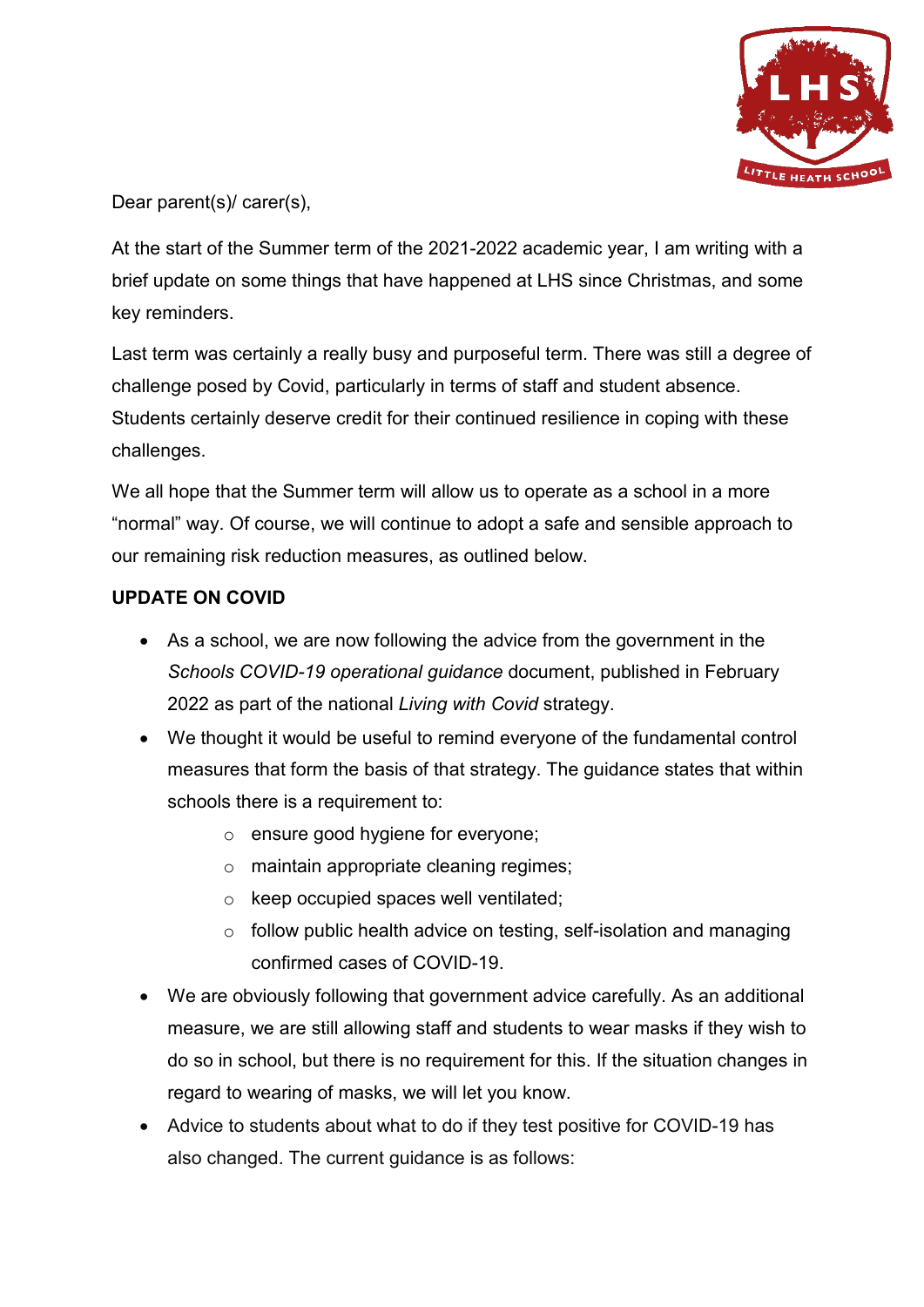*If a child or young person has a positive COVID-19 test result they should try to stay at home and avoid contact with other people for 3 days after the day they took the test, if they can. After 3 days, if they feel well and do not have a high temperature, the risk of passing the infection on to others is much lower. This is because children and young people tend to be infectious to other people for less time than adults.* 

- The guidance for adults is that they "*should try to stay at home and avoid contact with other people for 5 days after the day (they) took your test.*"
- We have updated our risk assessment to take account of this guidance. We will continue to monitor cases of COVID-19 over the coming term, and will respond carefully to any changes to government advice.

# **LUNCH SITTINGS**

- As you know, we successfully trialed our arrangements for a single lunchtime and break time during the last week of the Spring Term.
- We have made a few tweaks to the timings to enable all students to eat a hot lunch if they wish to do so. Overall, the change has gone very smoothly.
- We will now operate under the same routine for the rest of the year, and beyond. The timings for lunch are as follows:
	- $\circ$  lunch will start for all students at 1.20;
	- $\circ$  Year 7, 8 and 11 will be served in the first sitting;
	- $\circ$  Year 9 and 10 will be served in the second sitting, which will start at 1.40 (a bell will ring to announce the start of this second sitting);
	- o the Snack Shack will be open for "grab and go" style food during both sittings;
	- o PM registration will start at 2.05 for all students.
- A quick reminder students with packed lunches should eat in the outside area or under the Big Top, to allow more space for students in the canteen to have a hot lunch.

# **PUNCTUALITY PROCEDURE**

- The majority of students at Little Heath School continue to be punctual to lessons, and to Tutor Time. It is such a vital element of our basic school routines.
- We believe that students deserve some praise for "getting it right" every day, specifically in terms of punctuality. Therefore, from the start of the Summer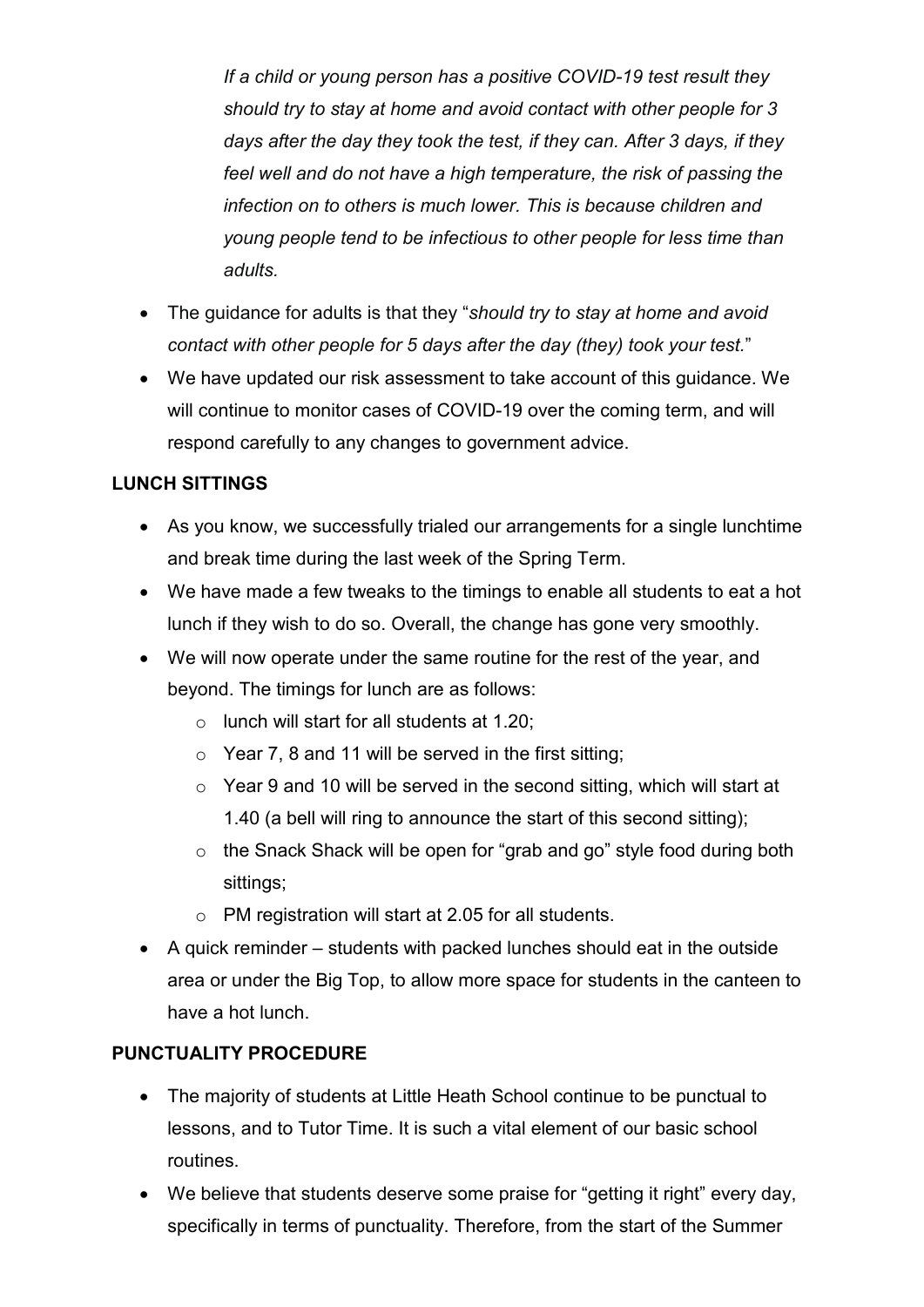term, every fortnight we will be operating a Prize Draw system where every student who has been on time to all their lessons will have the chance of winning some significant prizes. In addition, form tutors will be issuing regular rewards in tutor time.

- When students are late to lessons or late to school, they obviously miss valuable learning time. Each lesson lost is another missed opportunity and each late arrival to class adds up over time. We are keen to ensure every student arrives to their lessons on time, to give a purposeful start to each and every lesson and to reduce disruption to their learning and the learning of others.
- We will be operating our usual "late desk" system again in the Summer term, and thought it was useful to remind everyone of the rules.
	- 1. If a student arrives late to lessons 3 times in 1 week, they will receive a letter home so that you are aware. We would be grateful if you could talk to your son/ daughter about the importance of punctuality.
	- 2. Students will also receive detentions, initially a Same Day Sanction from 3.30-4.30pm and subsequently, if their punctuality does not improve, a Headteacher's Detention which runs from 3.30-5.00pm on a Friday.
	- 3. If a student continues to be late to lessons following this sanction, they will be internally excluded for a day and parents will be invited into school to meet with a senior member of staff to discuss next steps.
- Of course, this only applies to a minority of students, but we thought it was important for all parents and students to hear that we are tackling lateness to lessons firmly, for all the right reasons.
- We want everyone to succeed at LHS. We do not want lateness to lessons to affect anyone's education. It is another example of the "back to basics" drive that I have been talking about so often recently, especially in assemblies. There has been enough disruption to learning over the last two years. We must continue to maximise learning time as a fundamental principle of how the school works!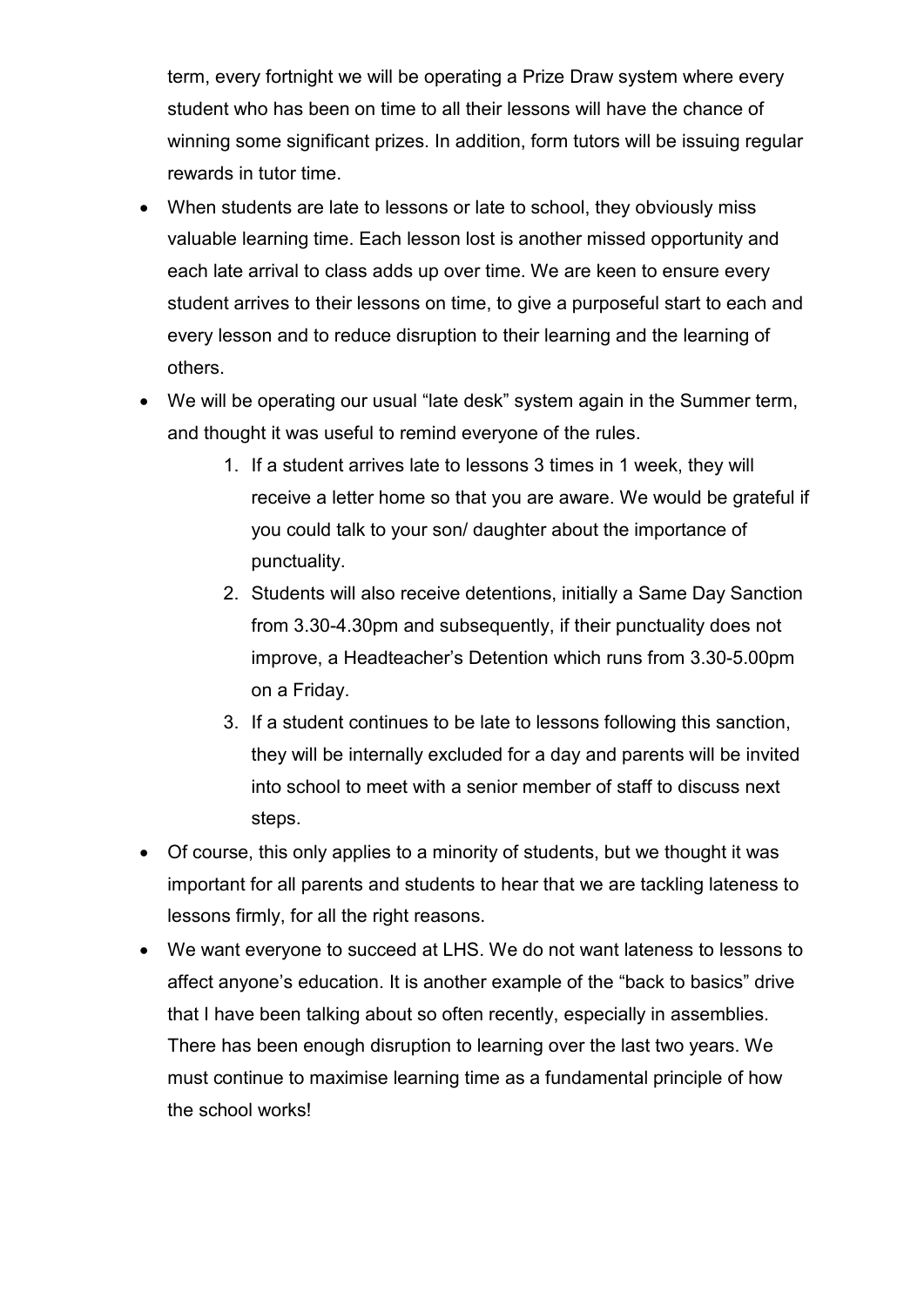#### **SPORTING UPDATE**

- The West Berkshire Netball league started again this term and all year groups have enjoyed getting back to playing these matches after a two-year break. Well done to all the students who have been taking part.
- The Reading Football leagues are also back with most year groups looking to have progressed to the semi-finals.
- The Berkshire County Cup has also seen some success this term for the Boys' teams with the Year 8, 9 and 11s still in the competition, coming up to the semi-final rounds.

#### **UNIFORM**

- I am sure that any issues with uniform have been sorted over the Easter break, ready for the start of the new term on Monday. This is again an aspect of our "back to basics" strategy. We know that parents share our belief in the importance of smart uniform in school.
- Three specific reminders about smart uniform for the summer term:
	- o Students must wear polishable school shoes to school each day. They should not wear trainers (including *Air Force Ones*).
	- $\circ$  Students should wear plain school coats hoodies do not count as school coats, as made clear in our Uniform code.
	- o Our policy for facial piercings is clear and consistent. Students should not wear facial piercings in school, but can wear a clear plastic retainer that remains flush to the skin if they wish to do so. This was an agreement made in consultation with students.
- Thanks for your support with this. A copy of our uniform code is available on the website for reference.
- Sixth Form students should please ensure that they are adhering to the new Dress Code for Year 12 and 13, which was again agreed in consultation with students.
- We will be running a uniform check at the start of the Summer term, as part of our regular process.